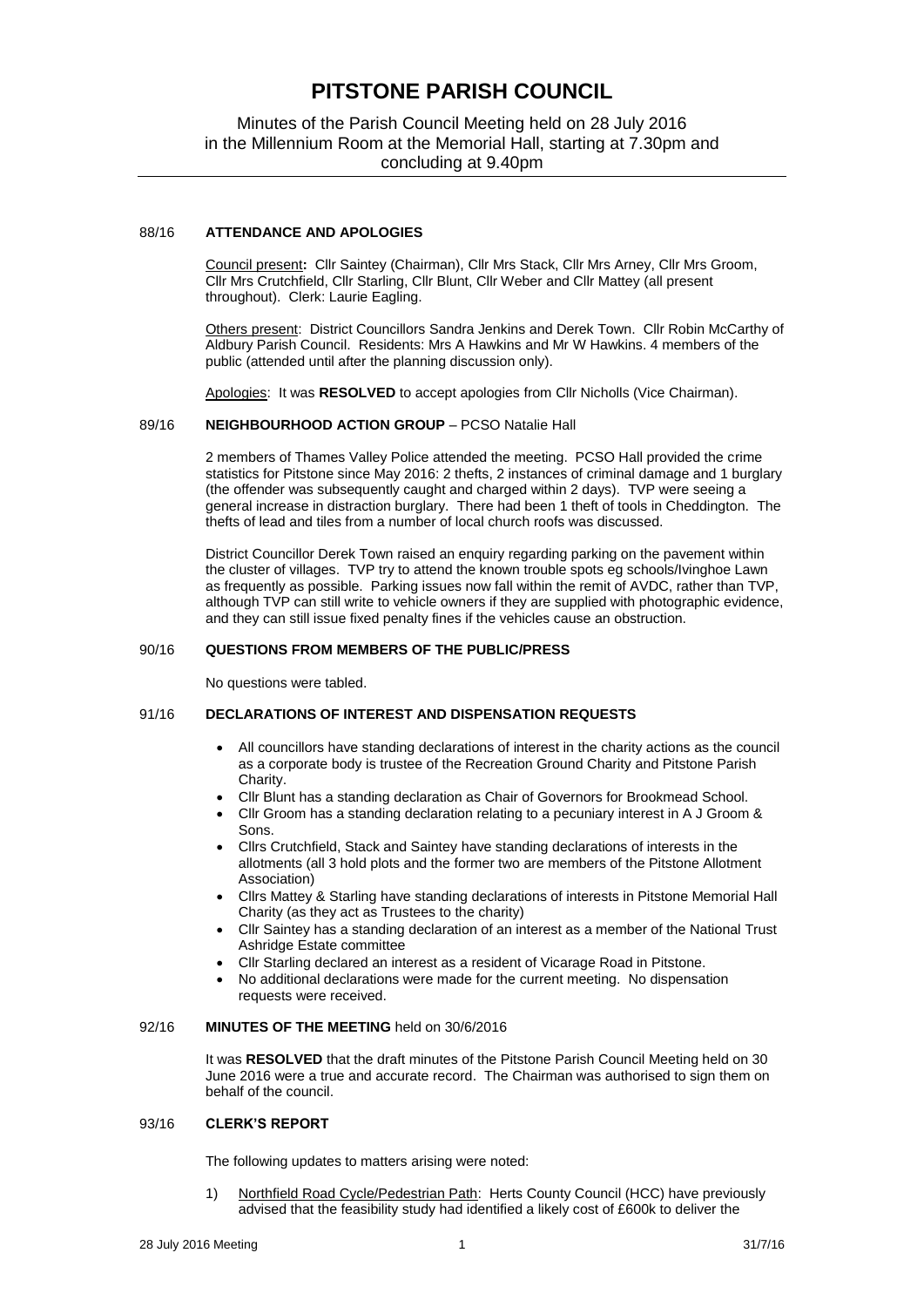foot/cycle path, with potentially another £100k needed as a contingency. £115,716.65 S106 funding provided by Taylor Wimpey via Bucks County Council and approximately £35k S106 funding provided from another development in Tring, bringing the total provision at present to approximately £150k. HCC undertaken topographic survey. Still very keen. Will keep the parish council advised of anyway we can assist or progress. ETA 2018/19 (they legally have until 2024 to deliver the scheme). Will update again in November. County Councillor A Davies has advised that BCC may have approached HCC and asked for the S106 funding to be returned as the path has not yet been installed, despite the terms of the legal agreement. HCC deny that funds are being returned.

- *2)* Castlemead Issues*:* Steve Essam at Transport for Bucks in charge of negotiating highways handover with Taylor Wimpey. Tyler Merries moved back to trying to arrange TDS/TW handover to BCC, Adam at TDS will continue to look after 'customer care' immediate issues which are easier to get approved. District Councillors Derek Town & Sandra Jenkins and County Councillor Avril Davies lending their support to push for a resolution and implementation of the remedial works.
- *3)* Castlemead Lighting: Requirements for Phase V, and Phases I-V, submitted. BCC advise that adoption can't take place until post Westfield Road adoption (of which there has been no progress). BCC to adopt Westfield Road and industrial estate lighting in due course.
- 4) Castlemead Public Open Space Phase III: work continues between AVDC and Taylor Wimpey to bring the Phase III open space (from Castle Close to Dover Close) up to acceptable adoptable standard.
- 5) Leisure Land by the Recreation Ground, including Skate Park and Play Space: No action can be taken by the Parish Council at this point. Parish Charity is unable to negotiate until such time as planning permission has been granted & therefore sale of the PDA has completed.
- 6) Tennis/Netball/5-aside floodlit court: the landowner advised in June that they are not in a position to provide further details of potential purchase/lease at present and will come back to the parish council once they are able.
- 7) First Time Sewerage for end of Cheddington Road Anglian Water ETA 2019/2020
- 8) Rushendon Furlong S106: AVDC previously published details of the legal agreement for 40 dwellings provides 35% affordable housing (6 x 1 bedroom flats & 4 x 2 bedroom flats for rent plus 2 x 2 bedroom and 2 x 3 bedroom houses for shared ownership), £230,793k senior school education contribution (index linked), amenity land, £40,000 public transport contribution (index linked) with £30k to be spent on 2 x real time information display panels and 2 x bus shelters plus £10k spent on "the provision of a sustainable community transport and dial-a-ride service", a travel plan to encourage residents of the scheme to utilise sustainable transport & £5k (index linked) for BCC to monitor the travel plan, sport & leisure contribution now confirmed as £137,217.
- 9) Vicarage Road S106: AVDC published details of the legal agreement for 68 dwellings provides public open space (POS) and LEAP (local equipped area of play) to be provided & certified prior to 50% of dwellings constructed; should the developer wish to approach the district/parish council re adoption of POS a commuted sum of £58,800 per hectare would be payable for future maintenance; should the developer wish to approach the district/parish council re adoption of LEAP & footpaths a commuted sum equivalent to the Schedule of Rates in the Good Practice Good (index linked) would be payable; the owners shall pay any stamp duty land tax & reasonable costs associated with the transfer detailed above; should the developer wish to transfer responsibility to a management company or AVDC/PPC the agreement must be in place prior to occupation of the 51% property; off-site Sports & Leisure Contribution payable based upon final mix of properties to be utilised at pavilion/recreation ground sites; Education Contribution payable based upon final mix of properties (50% prior to 1st occupation and 50% prior to 20<sup>th</sup>) to be spent solely on 1<sup>st</sup> form entry expansion of new secondary school on land east of Aylesbury, Broughton Crossing; plus £22,500 payable prior to commencement of development to fund Real Time Passenger Information (RTPI) at 2 bus stops by Recreation Ground.
- 10) Pending path & highway remedial works Paths: Vicarage Road proposed to be widened and relayed by Vicarage Road development. Highways: The Crescent, midsection of Yardley, junction section of Queen Street and junction section of Church Road due for treatment by patching game; Marsworth Rd up to Ivinghoe hope to go on resurfacing list for 2016/17. Westfield Road drain due to be cleared. Grip/weir opposite Moat Farm to be cleared. Albion Road failing surface outside the Longhouse reported 7/7/16 to be partly patched and partly surface treated. Bus box at Rushendon Furlong junction to be considered as part of resurfacing, roundabout knock-down signs (40014955).
- 11) Roundabout lighting knockdown: TfB passed to BCC lighting dept (40014955) 24/3/16
- 12) VAHT Glebe Close car parks: advised VAHT 4/7/16 in need of weed killing treatment
- 13) Hedge Extension: on the recreation ground to be carried out by the Cricket Club
- 14) Tree works: Tim Wilson still has outstanding work. Remaining items: arial survey of oak, assessment of decay at base of false acacia and removal of felled wood from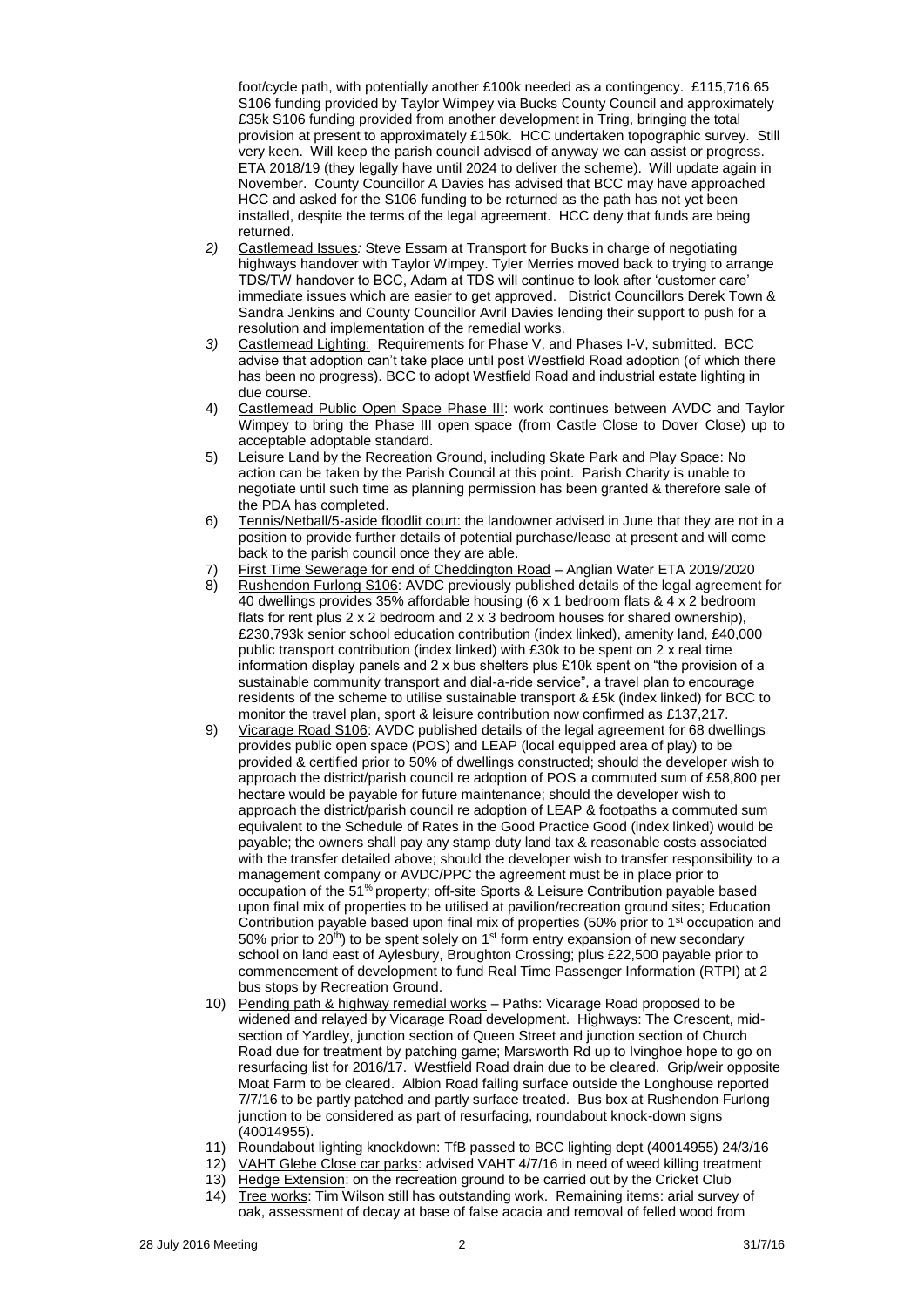allotment site. Tim has said that he hasn't forgotten about the trees but they are waiting for a decent dry spell so they don't ruin the ground

- 15) Queen's 90<sup>th</sup> birthday commemmorative tree: AVDC and TW granted permission for the crab apple to be located in the open area near the Hever Close playground. Tree has to be planted bare rooted to ensure best chance of survival and is therefore not available until November.
- 16) Best Kept Village: Judging has taken place. Pitstone was not successful this year.
- 17) Annual Tree Risk Assessment: commissioned with J Lowe. Results not yet available. Will then be considered by the Sports & Leisure Committee and Recreation Ground Charities respectively.
- 18) Extra Daffodils for Marsworth Road: resident would like to progress in the autumn.
- 19) Electronic Update of Pitstone Guide: pending
- 20) BCC Devolved Services: no visibility of funding for 4<sup>th</sup> year provided to the parish council 21) BCC Land at The Crescent: Bucks County Council advised that Carter Jonas have been
- carryied out a strategic review of all BCC land which is being discussed within BCC this week, and they will revert to us shortly.
- 22) BALC Charles Arnold Baker: ETA Sept
- 23) Trial of Vonage telephone system: pending
- 24) Credit Card: application forms obtained and will appear on the August agenda for consideration/approval.
- 25) Footpath between Pitstone and Marsworth: grant application submitted to New Homes Bonus, who will not respond until October. Pitstone Parish Council legally able to act as banker, as both parishes are Section 33 bodies. BCC asked to clarify a number of points relating to the tendering process and employing body, to safeguard the parish and satisfy the internal auditor. BCC asked to confirm flexibility relating to invoicing and VAT requirements.
- 26) Auto enrolment pension: no further action required prior to staging date in February
- 27) Street light capital works/repairs: Klaus Ginda compiling a proposal for consideration
- 28) Eon deemed contract rates: no response on market comparison from BAS as yet

## 94/16 **CORRESPONDENCE**

The following correspondence received this month was discussed and noted.

#### **Aylesbury Vale District Council**

- Planning notifications and correspondence none received this month
- News for the Parishes circulated electronically
- Details for free children's events in Aylesbury Vale this summer circulated and posted electronically
- Presentation slides from VALP Parishes Presentation circulated electronically

#### Bucks County Council and Transport for Bucks

- Road work / road closure alerts circulated and posted electronically where appropriate
- Correspondence with County Councillor Avril Davies re the cycle/footpath to Tring station – circulated electronically
- County Councillor newsletter update circulated electronically
- Parish Liaison meeting cancelled circulated electronically
- Changes to the 164 bus service from 29 August 2016 circulated and posted electronically plus passed to PPP Editor
- BCC response to the comments submitted by the parish council to the home to school transport consultation – circulated electronically
- Cooks Wharf canal bridge closed 27 July for 4 weeks circulated and posted electronically
- Prevention Matters e:newsletter circulated electronically
- My Bucks e:newsletter circulated electronically
- Reminder re flood risk consultation closing date circulated electronically
- Correspondence from BCC re attending a council meeting circulated electronically. It was **RESOLVED** to arrange a separate meeting with BCC rather than a short session at a full council meeting (perhaps joint meeting with IPC?)

## **Other**

- Thames Valley Police neighbourhood alerts, updates & newsletters circulated & posted (where appropriate) electronically
- Rural Services Network e:newsletters & updates etc circulated electronically
- Charity Commission e:updates, newsletters and consultation information circulated electronically
- Buckinghamshire Business First e:newsletters circulated electronically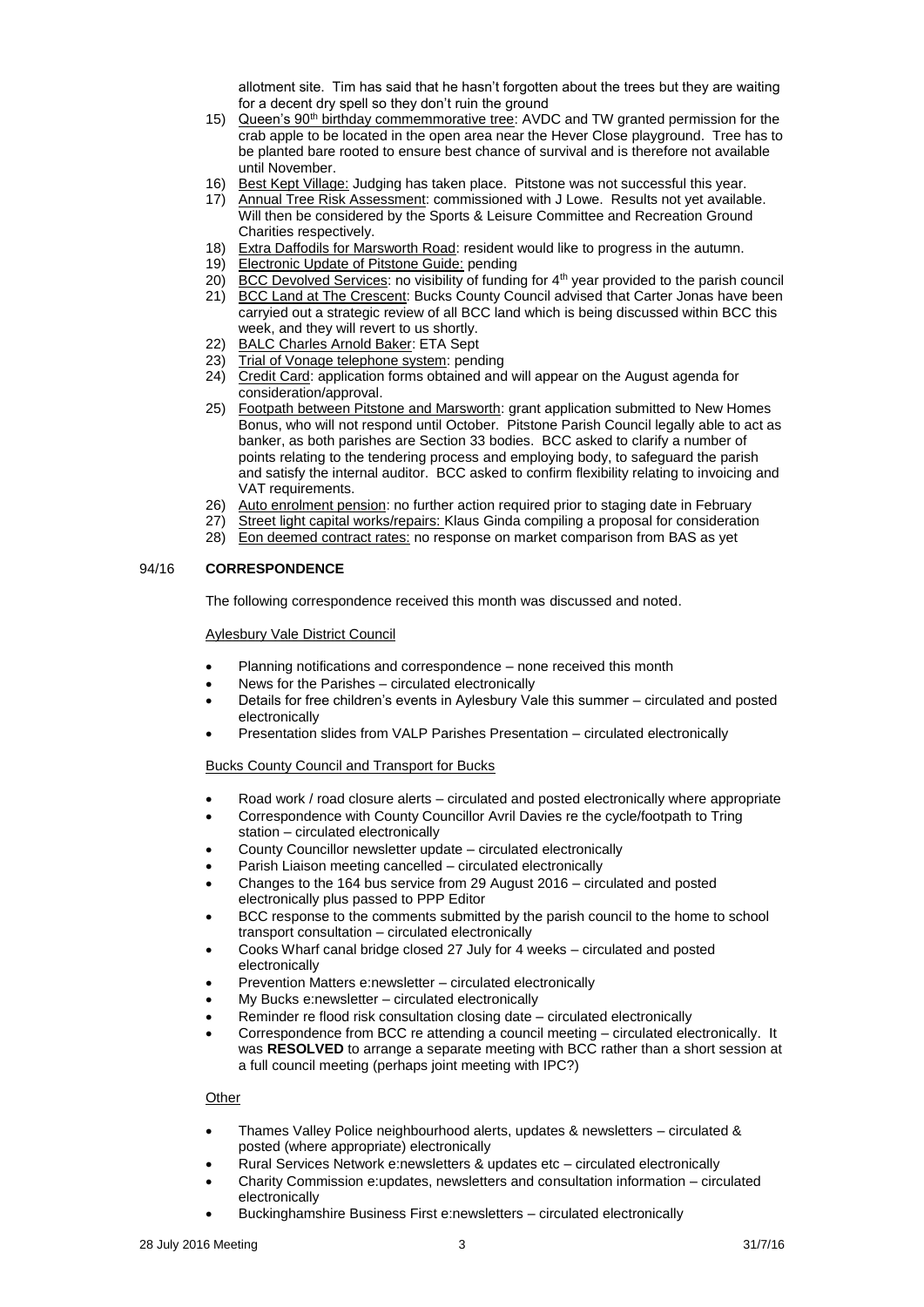- Chiltern Society e:newsletter circulated electronically
- Community Impact Bucks e:newsletters circulated electronically
- Fields in Trust e:newsletters circulated electronically
- Public Sector Executive e:newsletters circulated electronically
- Public Sector Today e:newsletters circulated electronically
- Green Grants funding e:newsletters circulated electronically
- Aylesbury Town Centre events posters passed to the notice-board manager
- Weather warnings from the Met Office circulated electronically
- Ivinghoe Old School Hub e:newsletters circulated electronically
- BVCL e:updates circulated electronically
- Bucks County Show posters passed to notice-board manager
- Defibrillation poster passed to notice-board manager
- Child Bereavement Trust event posters passed to notice-board manager
- Letter from Came & Co confirming change of trading style following merger with Stackhouse Poland – retained for file
- Email from a Castlemead resident re grass cutting responded
- Clerks and Councils Direct Issue 106 for circulation
- Local Councils Update Issue 197 for circulation (ACRE hall info shared with PMH)
- Ongoing correspondence with 1 resident regarding Hever Close. Response to formal complaint issued. – circulated to S&L committee
- Update from Aldbury parish council re Tring station circulated electronically
- Oxfordshire Clinical Commissioning Group consultation circulated electronically
- Withdrawal of service between MK and Clapham Junction (affecting Tring station) circulated electronically
- Enquiry re computing classes forwarded to Sue Nicholls and BVCL
- Positive feedback re orchids from resident circulated electronically
- Play Innovation Case Study (MUGA) circulated electronically
- Martha, Youth Forum update circulated electronically
- P&I JFC recruiting <14s circulated and posted electronically
- NatWest change to T&Cs for circulation
- Parish Online e:newsletter circulated electronically
- Positive comments re orchids in email from resident responded
- Copy of press release issued by Ivinghoe Parish Council re weight restrictions in Beds circulated electronically
- Came & Co Councillors Guide to Insurance circulated electronically
- The Clerk magazine for circulation
- Dacorum Borough Council site allocations hearing information circulated electronically
- Correspondence from Smiths Gore re land in Pitstone circulated electronically
- SLCC e:newsletter circulated electronically
- BALC 2 x updated LTNs circulated electronically
- Updates from the Pensions Regulator circulated electronically
- Sage One e:newsletter circulated electronically
- NALC Community Led Housing Consultation open until 30/9/16 circulated electronically. Add to the agenda for 1/9/16 and the housing working party to recommend a response.
- Objections to the planning application in Groomsby Drive circulated electronically

## Committee Reports

# 95/16 **SPORTS AND LEISURE COMMITTEE – CLLR GROOM, CHAIR OF COMMITTEE**

- 1) The draft minutes of Sports and Leisure Committee meeting held on 11/7/16 had been circulated and were noted.
- 2) It was noted that quotations are being sought for replacement fencing along western boundary of pavilion and would be discussed at a later date.
- 3) It was noted that quotations are being sought for ball stop netting and would be discussed at a later date.
- 4) It was noted that UK Power Networks had attended a site visit and offered guidance regarding working near their stay/cables. A number of issues arising would appear on the Sports and Leisure Committee agenda.
- 5) It was noted that the Sports & Leisure Committee had invited the Memorial Hall Charity to work on the redevelopment of community facilities together as a joint initiative. An initial meeting with some members of both parties to be held next week to discuss the proposal ahead of the meetings for both bodies in September. Cllr Starling requested that the Recreation Ground Charity should also be involved, to ensure 3-way alignment.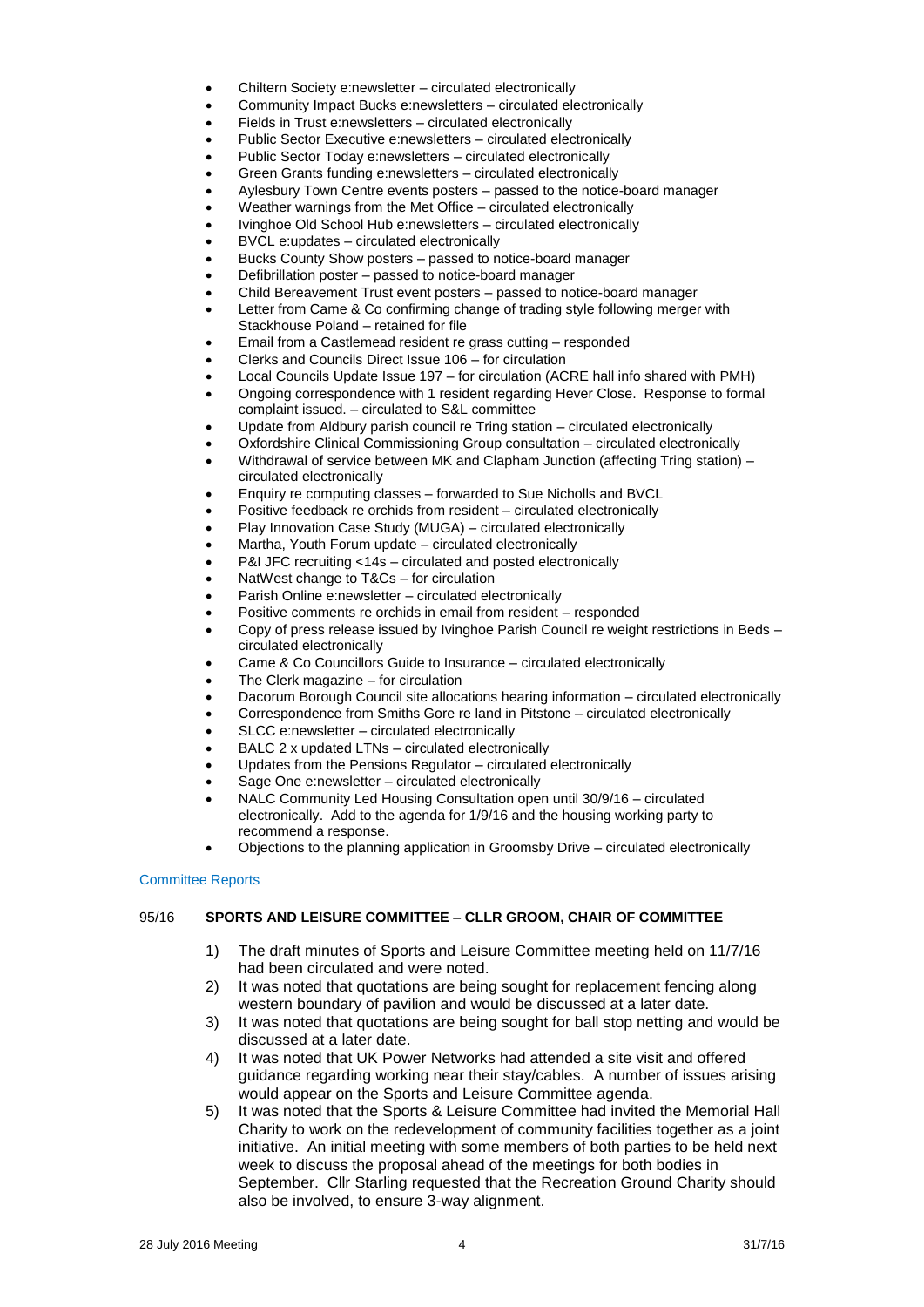- 6) It was noted that Brian Brooks had attended the Sports and Leisure Committee and provided guidance about the likely requirements of first phase architectural procurement, to include the need to obtain outline planning permission. Prior to any tender being invited for such architectural services, the brief for the site needs to be fully confirmed.
- 7) It was **RESOLVED** to accept the kind donation of 4 metal benches from PRS to the pavilion. J Leonard has been asked to provide a quotation for repair works and installation.
- 8) It was noted that there may be a change to the future ground-keeping of offpitch areas at the pavilion, as the present ground-keeper is struggling with these areas. Quotations being sought for consideration.
- 9) It was noted that the Town Lands Charity (TLC) had a meeting on 1/8/16 and would revert to the Sports & Leisure Committee after that date with regard to maintenance of the rear hedge (owned by TLC).
- 10) The following remedial works were noted and it was **RESOLVED** to accept the associated costs: a replacement gate post at the allotment site had been required when the previous gate rotted below ground and left the site unsecure, replacement Emergency Exit and Fire Evacuation Point signs were required at the pavilion as the previous ones had cracked and broken.

# 96/16 **PLANNING COMMITTEE – CLLR CRUTCHFIELD, CHAIR OF COMMITTEE**

- 1) The draft minutes of the planning committee meeting held on 21/7/16 had been circulated to council and were noted.
- 2) Cllr Starling provided feedback from the Vale of Aylesbury Local Plan (VALP) parish consultation event attended by Cllrs Weber, Starling and Crutchfield. This included an update on the impact of the VALP on Neighbourhood Plans, which was limited to housing numbers only, as the VALP can't over-write policies within an NDP. Categorisation of villages was discussed and villages could submit proposed changes. An interesting discussion had taken place around the need to fulfil such a huge amount of unmet need from neighbouring districts. No account had been taken of any unmet need that may eventually arise out of London.
- 3) Draft Vale of Aylesbury Local Plan public consultation events are being held by AVDC throughout July and August. Response deadline 5/9/16. Therefore, the parish council need to resolve a response at the next council meeting. Cllr Weber to circulate a draft for consideration.
- 4) Planning application 16/02576/APP for demolition of existing garage and construction of a 2 bedroom chalet bungalow and detached single garage with additional parking to the rear of Windmill Lodge, High Street, Ivinghoe (affecting some Pitstone residents in Groomsby Drive. It was **RESOLVED** to accept comments from members of the public and the resident of Newland Lodge, High Street, Ivinghoe explained his concerns. Two residents from Pitstone parish, Groomsby Drive, also attended to oppose the application and spoke at the council meeting. The applicant, resident of Windmill Lodge, spoke in favour of his application. Had this application fallen on the other side of the brook at the boundary, the made Pitstone NDP would have precluded this development. After a lengthy discussion it was **RESOLVED** that the parish council wished to oppose the application on the grounds of overdevelopment of the pariticular development site which lies within the Ivinghoe Conservation Area, and also overdevelopment of Groomsby Drive itself (a narrow private road). Although the new dwelling would be allocated parking, there was concern about the implications associated with increased traffic flow in the lane and increased parking (eg for visitors) in a very constrained area, and the resulting impact on Pitstone residents. Council made clear to those attending that Pitstone was not the main consultee in this instance as the application site lies within the parish of Ivinghoe and therefore that all parties should also make their representations to both Aylesbury Vale District Council (as planning authority) and Ivinghoe Parish Council.

Following consideration of this agenda item, the applicant and local residents left the meeting.

5) It was **RESOLVED** to bring forward the agenda item on protection of open space, and in particular the public open space by The Pightle. It was recognised that there was a considerable parcel of land that was technically unregistered and that a resident had sought to convert part of this land into residential garden. It was **RESOLVED** that the parish council wished to uphold its stated policies within the Pitstone Neighbourhood Plant to protect and enhance public space, and therefore it was **RESOLVED** to continue to attempt to identify definitive ownership of all this section of land and ensure proper registration so that open space remains within the public domain for all to enjoy.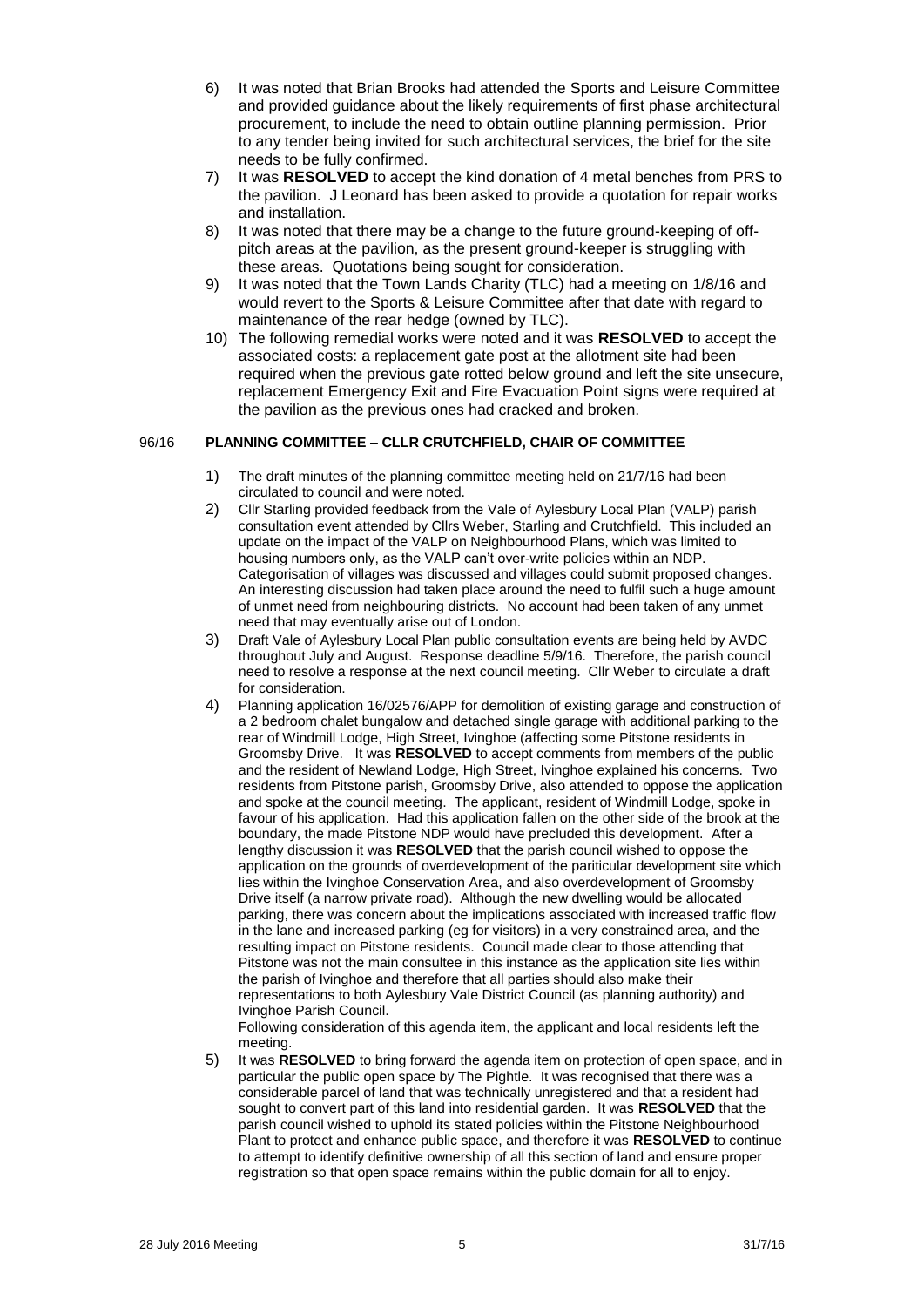#### 97/16 **RECREATION GROUND CHARITY COMMITTEE – CLLR MATTEY, CHAIR OF COMMITTEE**

- 1) The draft minutes of the charity meeting held on 26/7/16 had been circulated and were noted.
- 2) The revised occupational licence to the cricket club was discussed.

#### 98/16 **PITSTONE PARISH CHARITY COMMITTEE – CLLR NICHOLLS, CHAIR OF COMMITTEE**

No committee meeting had been held this month.

## 99/16 **STAFFING COMMITTEE – CLLR BLUNT**

It was noted that the Party in the Park committee had submitted a late request for litter picking after their event. This was approved by the Staffing Committee. It was **RESOLVED** to meet the associated costs (2.25 hours) and this had been included within the payroll. It was **RESOLVED** that, should there be an event in subsequent years, to advise the committee that cleaning and staging should be provisioned for within the budget process in future.

#### Matters Raised by the Working Groups

#### 100/16 **PITSTONE DEVELOPMENT AREA**

The revised draft of the Joint Landowners Agreement had been circulated. Final minor comments were being resubmitted to SA LAW. It was **RESOLVED** that the parish council were content with the agreement and further **RESOLVED** to enter into the agreement once it was available for signature. Cllrs Saintey and Cllrs Weber were duly authorised to sign on behalf of the council.

It was **RESOLVED** to accept comments from Mr Hawkins, who updated the council on the legal advice received relating to the informal public path and the need for signage to confirm that no access rights were conferred. The signs have now been erected.

## 101/16 **LOCAL AFFORDABLE HOUSING**

A valid quotation is still pending from Community Impact Bucks. Carry forward to next meeting.

## 102/16 **TRAFFIC/HIGHWAYS/PATHS**

- 1) Ben Hamilton-Baillie Project
	- a) It was **RESOLVED** to approve and submit the grant application to the Local Area Forum (LAF) for a 2017/18 grant towards the full Stage 3 Feasibility Report required before any of the desired works could be commissioned. It is understood that Ivinghoe Parish Council will also be applying for the same grant towards the equivalent BHB proposals in Ivinghoe.
	- b) It was noted that the Stage 1 Road Safety Audit had been commissioned by BCC and was anticipated to be complete by the end of August or September.
- 2) Central Beds Transport Strategy Consultation on Weight Limits (open til 12/8/16) It was noted that Central Beds Council was consulting on the introduction of a number of weight limits intended to protect residential streets and minor rural roads from extraneous lorry traffic. However, as Bucks County Council (BCC) have no current plans to introduce weight limits, the B488 will become the only North-South route between Milton Keynes and Hemel Hempstead (apart from the M1) without a weight limit and could therefore see substantial extra traffic. It was **RESOLVED** to mirror/support the Ivinghoe PC response to the Central Beds consultation. It was **RESOLVED** to write to BCC to seek a valid response and potential introduction of weight limits, especially at Brownlow Bridge.
- 3) Roadside weeds

Transport for Bucks (TfB) has advised that they can't supply their quotation until 15/8/16. They have also issued an information leaflet detailing what parishes can and can't do, and what weed-killers etc can and can't be applied. It was noted that J Leonard had declined to quote as he didn't hold the necessary spraying licence. It was **RESOLVED** to write to Cllr A Davies to ask that the service be re-instated next year or offered as an optional extra upfront, and to enquire if she had any grant funding to support such work. It was **RESOLVED** to issue some information to residents via social media etc.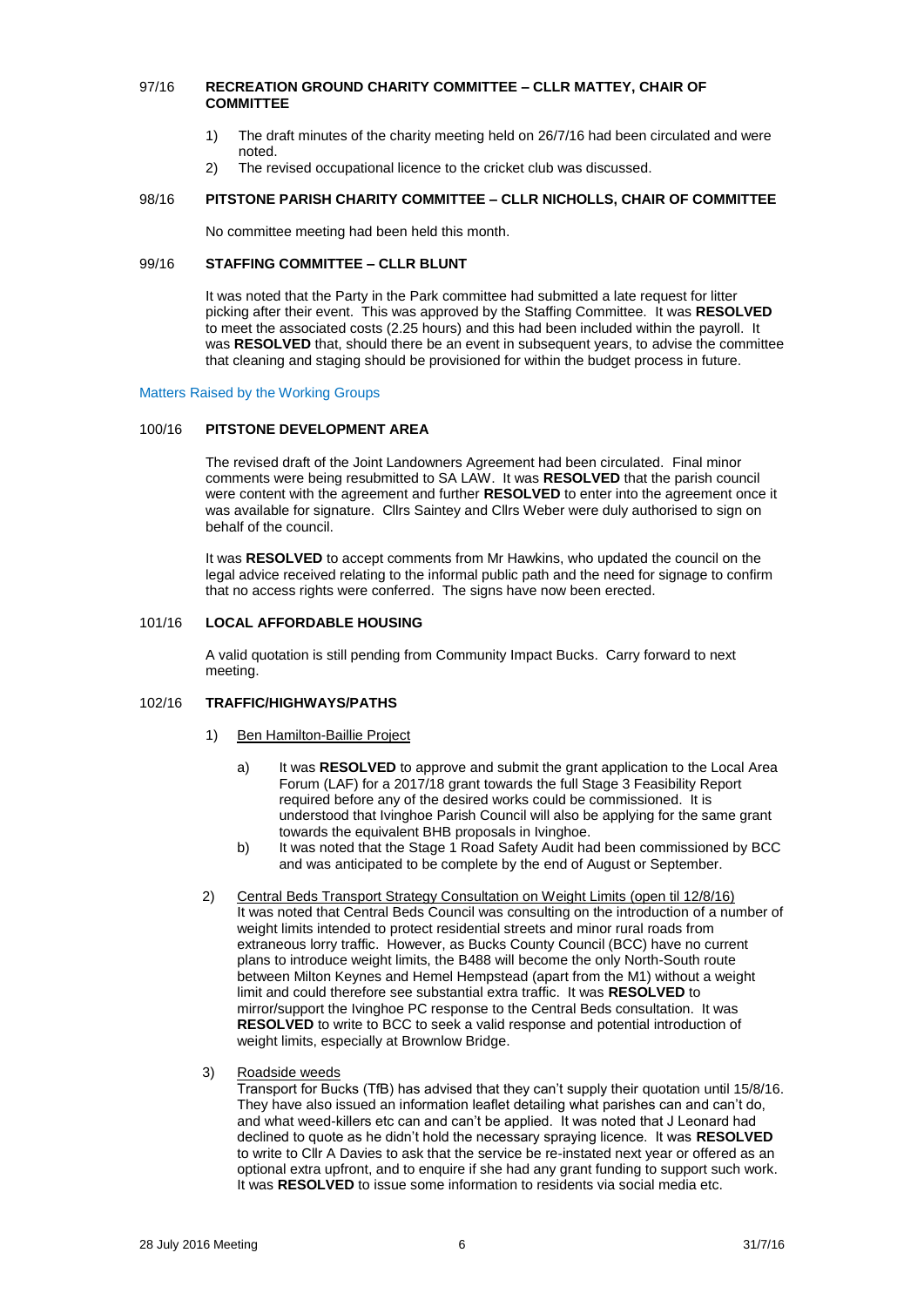4) Pitstone-Marsworth Path

The email received from Allan Purchase on the morning of the meeting was noted and discussions would continue throughout the month.

# 103/16 **YOUTH CAFÉ**

- 1) The draft minutes of the meeting between PPC and the youth café manager were noted. Cllr Saintey provided further feedback.
- 2) It was **RESOLVED** to renew the contract with the youth café manager for the following academic year ie August 2016 to July 2017 at a cost of £5k pa (no increase on present year).
- 3) It was **RESOLVED** to pursue the recruitment of an Assistant Youth Worker for Pitstone, to be employed by the youth café manager. Approx cost £10ph session rate for 6pm-8.30pm every term time Wednesday. This would provide additional qualified support at the café, provide cover if the café manager was unavoidably detained any week, and provide some succession planning. It was **RESOLVED** to meet the associated cost and support the advertising/promotion as a local resident would be preferred.
- 4) It was **RESOLVED** to meet the associated cost of Premium membership with Action for Youth at £80pa.
- 5) It was **RESOLVED** to approve a training budget for youth café volunteers/staff of £350 pa, within which courses could be booked as necessary.
- 6) It was noted that the café manager had recommended the purchase of floodlights for the rear playground during the winter season. Quotes to be supplied.
- 7) It was **RESOLVED** to meet the £80 cost associated with materials to repair the skate ramps.
- 8) It was **RESOLVED** to write to Simon Garwood and request that the LAF present the proposals for the satisfactory expenditure of their grant funding for the Youth Forum to AVYFC at the next meeting, as no youth forum activity has taken place in Pitstone at all since the grant was issued.
- 9) It was noted that an after school club runs at Brookmead, so it may be worth approaching the providers to see if they would be willing/able to extend their remit to run the youth café at some future date if necessary.

#### Other Issues:

# 104/16 **BUCKS COUNTY COUNCIL (BCC) INFRASTRUCTURE**

- 1) Cllr Saintey provided feedback from the BCC S106/CIL workshop attended by Cllrs Saintey and Nicholls on 20/7/16. It was noted that there was no definitive route identified to implement BCC infrastructure requirements in the parish eg sufficient school places and the BHB highways proposals. Therefore, it was **RESOLVED** to write to Andrew MacDougall, Senior Infrastructure Co-ordinator at BCC.
- 2) The correspondence between Cllr A Davies and BCC regarding the allocation of all the S106 educational contribution arising out of the Vicarage Road development to Aylesbury when there was a local need was noted. It was particularly disappointing given that the parish had worked with BCC during the Neighbourhood Plan project and BCC had committed written responses regarding the insufficient level of school places in the local cluster. It was noted that AVDC were proposing significant housing increases within the local cluster via the VALP and that BCC and AVDC needed to be working in partnership to ensure that the necessary infrastructure was also put in place. It was **RESOLVED** to write to Andrew MacDougall in support of Cllr A Davies and Brookmead school.

## 105/16 **BUCKS COUNTY COUNCIL DEVOLVED SERVICES**

It was **RESOLVED** to commission the contractor to (a) clear vegetation away from some signs on the Upper Icknield Way (b) to clear the width of the BOAT between Queen Street and Grange Road.

It was noted that there had been an increase in the flytipping of garden waste in public open spaces and highway verges throught the parish. The council has issued messages via social media.

#### 106/16 **BUCKS BUZZING AND NATIONAL BIODIVERSITY STRATEGY / ASHRIDGE AND IVINGHOE BEACON BIODIVERSITY OPPORTUNITY AREA (BOA)**

1) It was noted that the council had received a request to feature the preservation of the orchids along Westfield Road as a Case Study for the Bucks Buzzing campaign and it was **RESOLVED** to participate.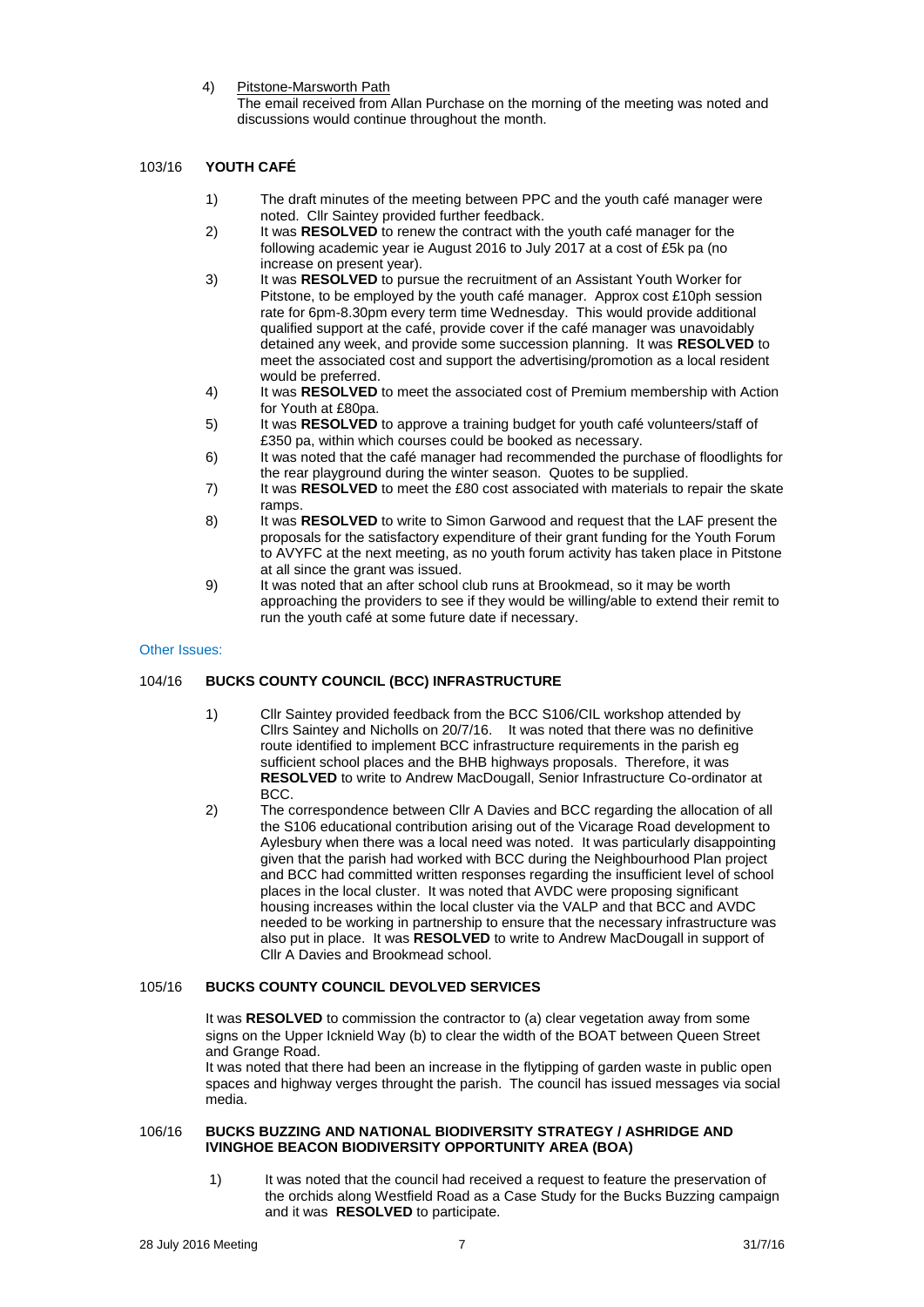2) A presentation at a future council meeting on the Ashridge and Ivinghoe Beacon Biodiversity Opportunity Area (BOA) and how the parish could participate was welcomed. It is hoped that this will appear on the agenda for September.

## 107/16 **STREET LIGHT POLICY**

The annual review of the Street Light Policy was conducted and it was **RESOLVED** to accept the previously circulated draft. The Chairman was duly authorised to sign on behalf of the council.

## 108/16 **RE-SCHEDULING OF THE AUGUST COUNCIL MEETING**

It was **RESOLVED** to reschedule the August meeting from 25/8/16 to 1/9/16. Cllr Mrs Groom submitted apologies.

#### 109/16 **WATER DISPENSER/PUMP FLASK**

Following consideration of 3 quotes it was **RESOLVED** to purchase a flask/water dispenser to improve health & safety at council meetings (£17.95 + free delivery from Catering Equipment Supplies Ltd).

Following consideration of this item, Cllrs D Town and S Jenkins left the meeting.

#### Financial Issues:

## 110/16 **QUARTERLY GRANT AND DONATION CONSIDERATION**

The application from Brookmead School and the P&I Junior Football Club for replacement portable goals was considered. It was **RESOLVED** not to make a contribution as the youth café did not have regular access to the football goal whereas the other 2 bodies benefitted from use several times per week.

## 111/16 **QUARTERLY VAT RETURN**

It was noted that the quarterly VAT return had been submitted. HMRC to refund £1,116.56 to Pitstone Parish Council.

# 112/16 **FINANCIAL POSITION AND PAYMENTS**

- 1) The monthly budget summary was noted and duly signed by a member of the council.
- 2) The bank reconciliation was noted and duly signed by a member of the council.
- 3) The council noted the income, expenditure, debtors and creditors' information and it was **RESOLVED** to make the payments outlined in the monthly financial summary. Two councillors undertook to authorise the transactions for BACS transfer and initialled the corresponding paperwork. The chairman was duly authorised to sign the monthly summary.

## 113/16 **INTERNAL CONTROLS**

The regular internal controls were conducted with no amendments requested or issues arising.

#### Other Reports:

## 114/16 **OTHER REPORTS**

- 1) Feedback from the pre-renewal meeting with Came & Co insurance brokers was noted. No actions/issues had arisen.
- 2) Cllrs Saintey and Mattey provided feedback from Party in the Park 2016. It was noted that AVDC had been in attendance, promoting the Vale Lottery.
- 3) Cllr Saintey provided feedback from the AVALC meeting where the unitary proposition and waste disposal issues had been discussed.
- 4) Cllr Arney provided feedback from the Beacon Villages Community Library AGM. The future of funding from Bucks County Council was unknown.
- 5) The other ad-hoc reports were noted.

## 115/16 **THE FOLLOWING REMINDERS WERE NOTED**

- Parish Council meetings: 1/9/16, 29/9/16, 20/10/16, 24/11/16, 5/1/17
- Sports and Leisure Committee meetings: 8/8/16, 12/9/16, 10/10/16, 7/11/16, 12/12/16.
- PPP Publication dates: January, April, July, October.
- AVALC (Aylesbury Vale Association of Local Councils) 6/9/16, 28/10/16, 5/11 AGM Cllr Saintey attending